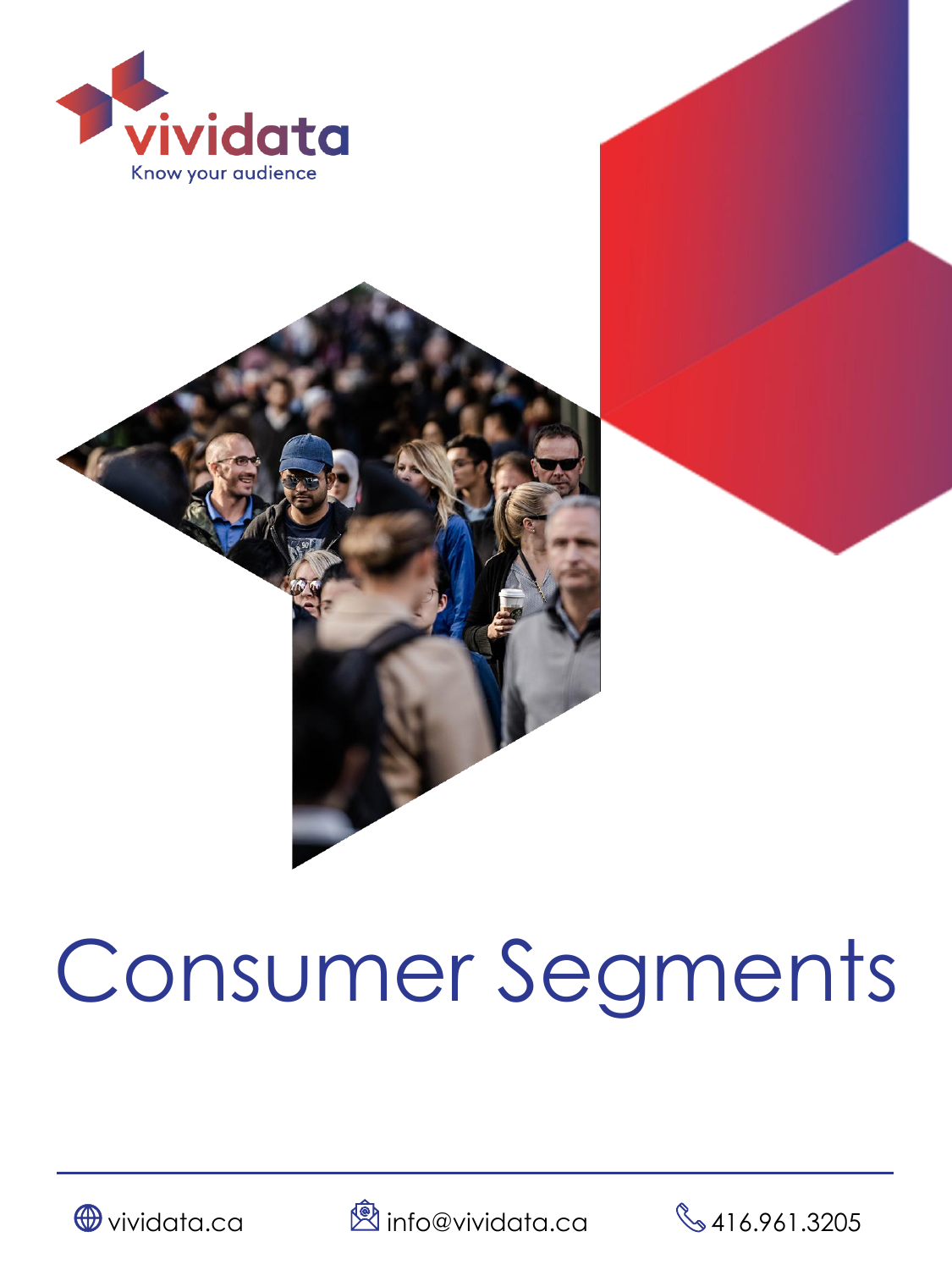Vividata's **Personal Values**, and **Media and Technology** segments are available for analysis within your preferred software.

# **Personal Values**

# **Outgoing & Active:**

#### **Audience:** 8,452,000 **| Reach:** 26%

Career focused and open to seizing opportunities as they arise, they live an active lifestyle and prefer time well spent with family and friends over material success and comfort.

# **Free & Easy:**

#### **Audience:** 12,177,000 **| Reach:** 38%

Open to change, pursuing challenges and learning new things. Family life is important to them, while also maintaining their career.

# **Family & Friends:**

#### **Audience:** 6,689,000 | **Reach:** 21%

Unwilling to sacrifice time and enjoyment with their family and friends to get ahead in their career.

# **Introverts:**

#### **Audience:** 5,100,000 | **Reach:** 16%

Not particularly outgoing or career oriented, they are risk averse but do not shun their responsibilities.

# **Media and Technology**

## **Tech Savvy Streamers:**

#### **Audience:** 3,900,000 | **Reach:** 12%

Tech Savvy Streamers are confident with new technology, and streaming is a large part of their media consumption.

As consumers, they prefer to buy products produced domestically whenever they can. They care relatively little for a personalized style to their products, having the newest products or watching traditional TV. They are predominantly young and female. They are highly susceptible to fancy packaging, but still price sensitive.

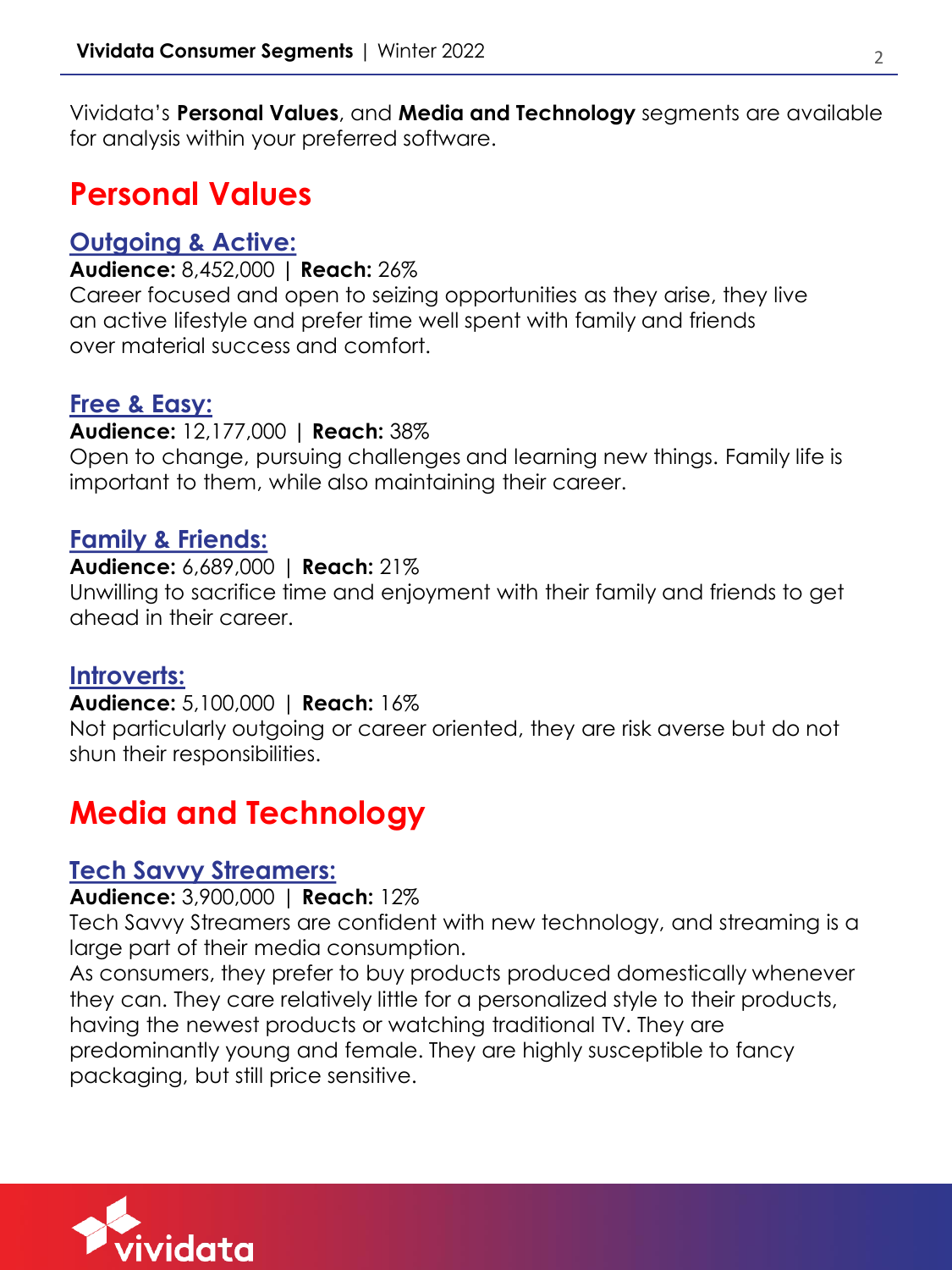# **Early Adopters:**

#### **Audience:** 7,603,000 | **Reach:** 23%

Early Adopters have a strong appetite for new technology/products and prefer quality over style. Streaming has had an impact on their TV viewing habits, but not to the extent of Tech Savvy Streamers. They are predominantly young and male and slightly less reliant on their mobile phone than Tech Savvy Streamers.

## **Tradionalists:**

#### **Audience:** 8,676,000 | **Reach:** 27%

Traditionalists are old-fashioned when it comes to their media and purchasing preferences. They prefer cheaper, older goods produced domestically and watching live TV. However, they are confident with new technology, having adopted streaming services to listen to music. They care little for new products, style, design, personalization, and fancy packaging. They tend to be older with a fairly even split between males and females.

## **Conformists:**

#### **Audience:** 7,993,000 | **Reach:** 25%

While Conformists rely on TV to get news and information, they are attempting to adapt to new media and technology.

As consumers, they are quality conscious and prefer will more likely wait for new technology to become cheaper before making a purchase. They skew older than the general population, have fairly even gender distribution, and the strongest representation of Quebecers of any segment.

# **Laggards:**

# **Audience:** 4,245,000 | **Reach:** 13%

Streaming and new media has not affected Laggards to the extent as it has others, particularly their radio listening habits.

They are the oldest segment by far, and slightly female-dominated. They are highly price conscious, strongly prefer domestic products, strongly prefer live TV, and can't resist packaging.

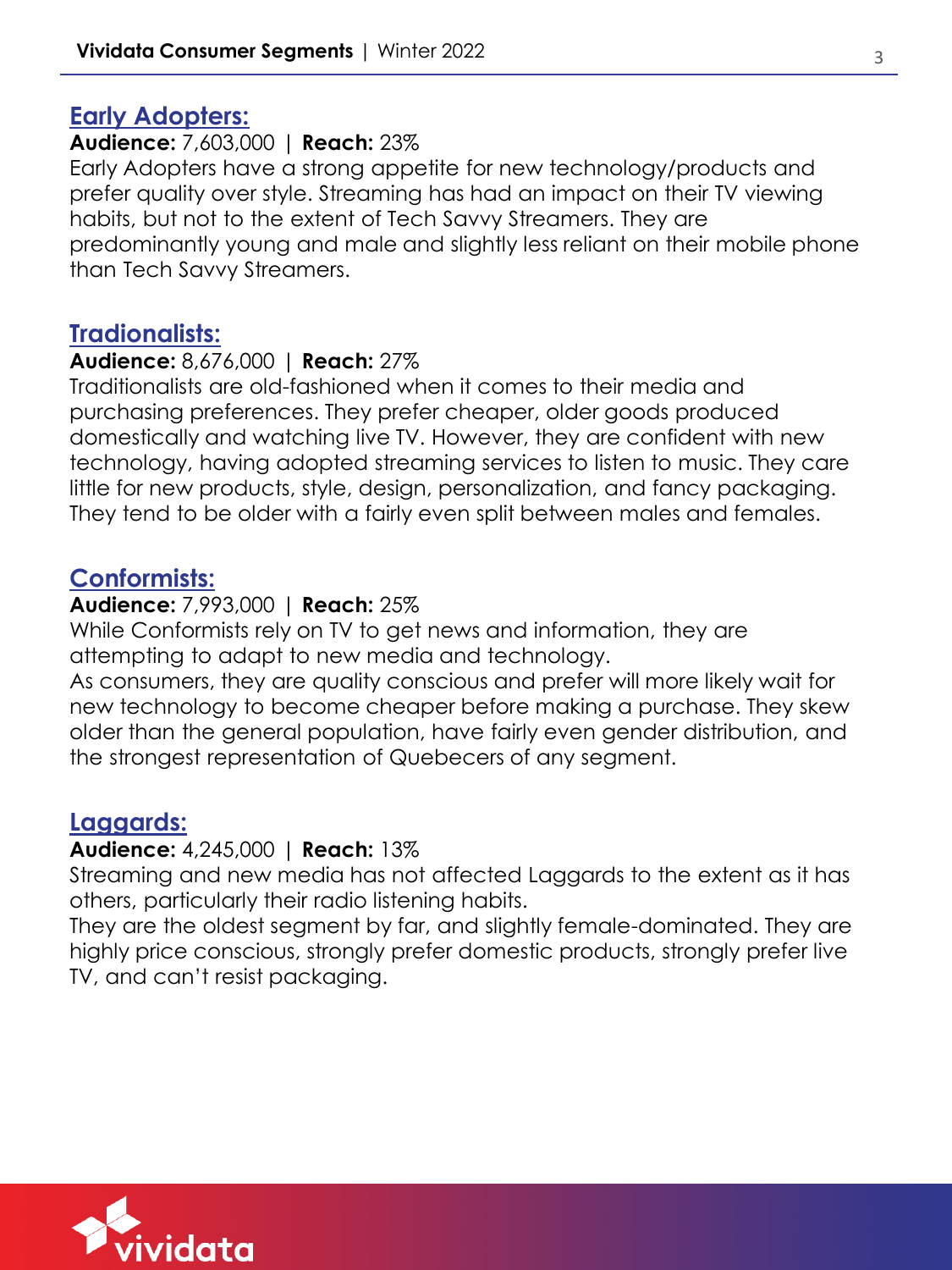Vividata's product related segments (**Personal Appearance**, **Shopping**, **Finance**, and **Automotive**) are available for purchase. For information on how to access, please contact Tosha Kirk [\(tosha@Vividata.ca](mailto:tosha@Vividata.ca)).

# **Personal Appearance**

## **Simply Natural:**

**Audience:** 8,225,000 | **Reach:** 25%

Prefer the natural look and feel that beauty comes from within. Not inclined to follow trends. Try to exercise at least once a week.

# **Work in Progress:**

#### **Audience:** 5,628,000 | **Reach:** 17%

Aspiring for a higher standard of appearance, including trying to lose weight most of the time. Maintain a conservative style and stick with what works for them.

# **Just Be Me:**

#### **Audience:** 6,909,000 | **Reach:** 21%

Not interested in other people's perception of their appearance and prefer to dress and look as they feel. An active lifestyle is not a priority.

# **Fashionista:**

# **Audience:** 11,656,000 | **Reach:** 36%

Very concerned with their image and appearance, tend to follow fashion trends and maintain an active lifestyle to improve their appearance.

# **Shopping**

# **Functional Shoppers:**

#### **Audience:** 5,394,000 | **Reach:** 17%

Do not enjoy shopping. They have low brand loyalty, are not price conscious, and do not check multiple sources before purchase. They're unwilling to pay extra for quality.

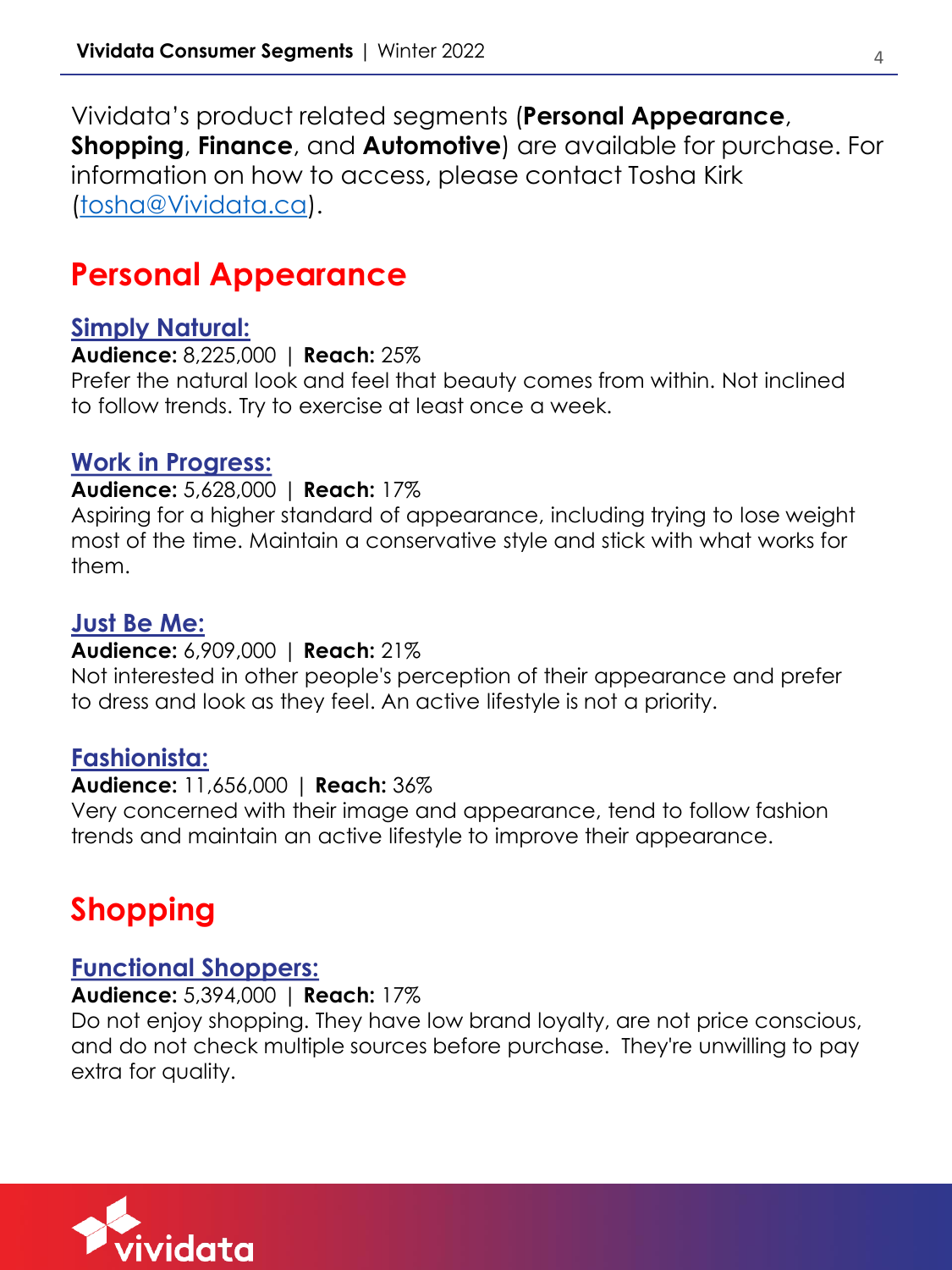# **Aspirational:**

**Audience:** 3,710,000 | **Reach:** 11%

Heavily influenced by advertising and use it as a means of staying up to date on new products. They 're willing to try new brands and pay extra for quality.

# **Price Sensitive:**

**Audience:** 12,790,000 | **Reach:** 39%

Cost and special offers are important determinates in their purchase behaviour. They are willing to check multiple sources before purchasing. Once they find a brand they like, they stick to it, but won't pay more for it.

## **Involved Shoppers:**

**Audience:** 10,525,000 | **Reach:** 32%

Enjoy shopping and are always on the lookout for special offers. They are brand loyal, but are willing to switch for a better deal. They are confident in their purchase decisions.

# **Finance**

# **Getting By:**

**Audience:** 10,524,000 | **Reach:** 32% Not good at managing money, but also not overly concerned about their finances.

# **Road to Retirement:**

**Audience:** 10,739,000 | **Reach:** 33% Very good at managing money, they have already taken steps to ensure they have sufficient income for retirement.

#### **Earners & Savers:**

**Audience:** 11,155,000 | **Reach:** 34% Make mindful financial decisions and look for ways to earn supplemental income and save.